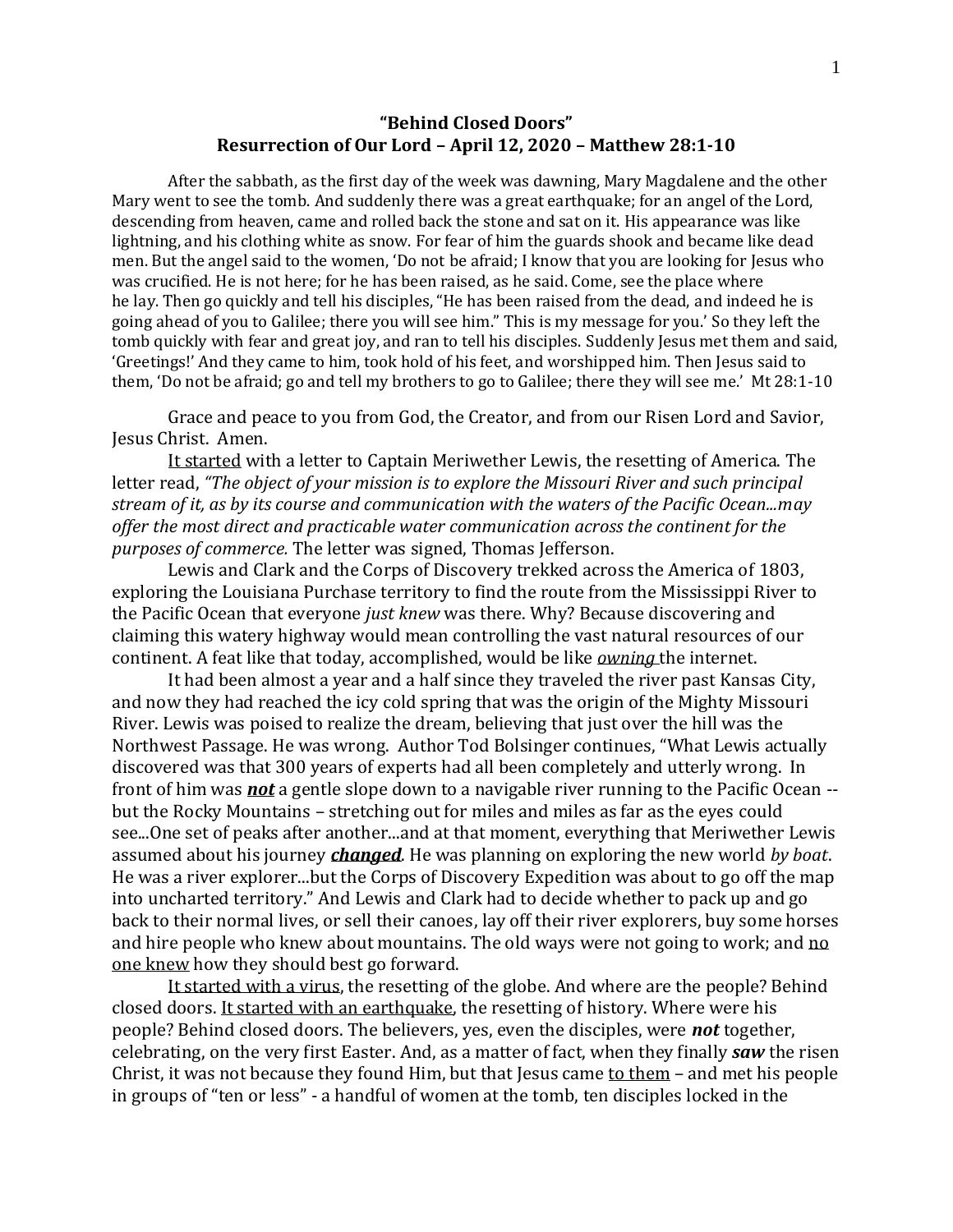upper room where they had shared their Last Supper with him, two travelers on the road to Emmaus: he came to them. Yes, the first Easter was all darkness and fear and grief coming closer and closer. So, on this Easter morning - we, too, enter unchartered territory perhaps better able to imagine ourselves at the cemetery with the women, rather than attending a polished church production that we've come to expect. The one we have always known as "Easter."

Today's story might have sounded a little less familiar to most of you, because Matthew has some amazing details that are uniquely his. First, there's that earthquake... caused by the descent from heaven of a Messenger from God who rolls back the great stone and sits on it! (Nowhere else are there witnesses to the stone as it is being rolled away. It's already that way when folks arrive.) And this angel's appearance is so glorious, so otherworldly, that the guards shake and faint dead away, so they miss what this Messenger from God had to say. Hear it this way, from the NEB: *"You have nothing to fear. I know you are looking for Jesus who was crucified. He is not here; he has been raised as he said he would be. Come and see the place where he was laid, and then go quickly, and tell his disciples, 'He has been raised from the dead and is going on before you into Galilee; there you will see him.' That is what I had to tell you."* So, the women LEAVE the tomb, with awe and great joy, on a mission from God, running to tell the disciples. And suddenly, the Resurrected Jesus MEETS them, and GREETS them, and they fall at his feet in worship. *Do not be afraid. Go, tell my brothers.* You kind of wonder why Jesus felt the need to tell them exactly what that pretty cool angel had already shared. *GO! To Galilee* (?!) Why not to the High Priest, to Herod, to Pilate?! But this time Jesus is specific. Go tell my *brothers to leave for Galilee. There they will see me.* Please note these two details: these two women were already going, already jazzed to share their witness – the testimony of two, admissible in court – but probably wondering deep down if "the brothers" would believe them. Notice that Jesus does not need to say, "don't be afraid" until they stopped, and really took in that Jesus was *alive*. And for that kind of proclamation, you might just need Jesus to have your back.

Isn't it curious that Jesus would not be found by them anywhere but Galilee? Not in the Temple. Not where the governmental and political and religious posturing had reached a fever pitch at Passover - but in the Galilee - out there where the world was. Out there where people are waiting for a new life.

In his morning reflection, Bishop Roger said, in fact, that that we know very little about Jesus' first 30 years before he began his 3 years of ministry. What we assume is that (with the exception of a few pilgrimage trips to Jerusalem in the south each year for the festivals, Jesus lived and worked in the north – in and around Nazareth, in Galilee. In Matthew, Galilee is sort of a code word for "Anytown." It was there where crops were grown, where fish were caught. It was near a trade route and it was full of real people with everyday, ordinary lives. It was a symbol for the whole world.

"Do not be afraid; go and tell the brothers to (meet me in the world) – there they will see me." Apparently, one place you can always see God is in the world. For the brothers and sisters it started with the world God so loved. It was time. Because, in a very real way, Resurrection isn't fulfilled until the people participate in it… And how does one "participate" in Resurrection?

One of the Lenten devotion books around our house is called, *The City is My Monastery,* and one of the stories told is about a group that supports homeless and vulnerable people in London. The author meets with them weekly in a time they call